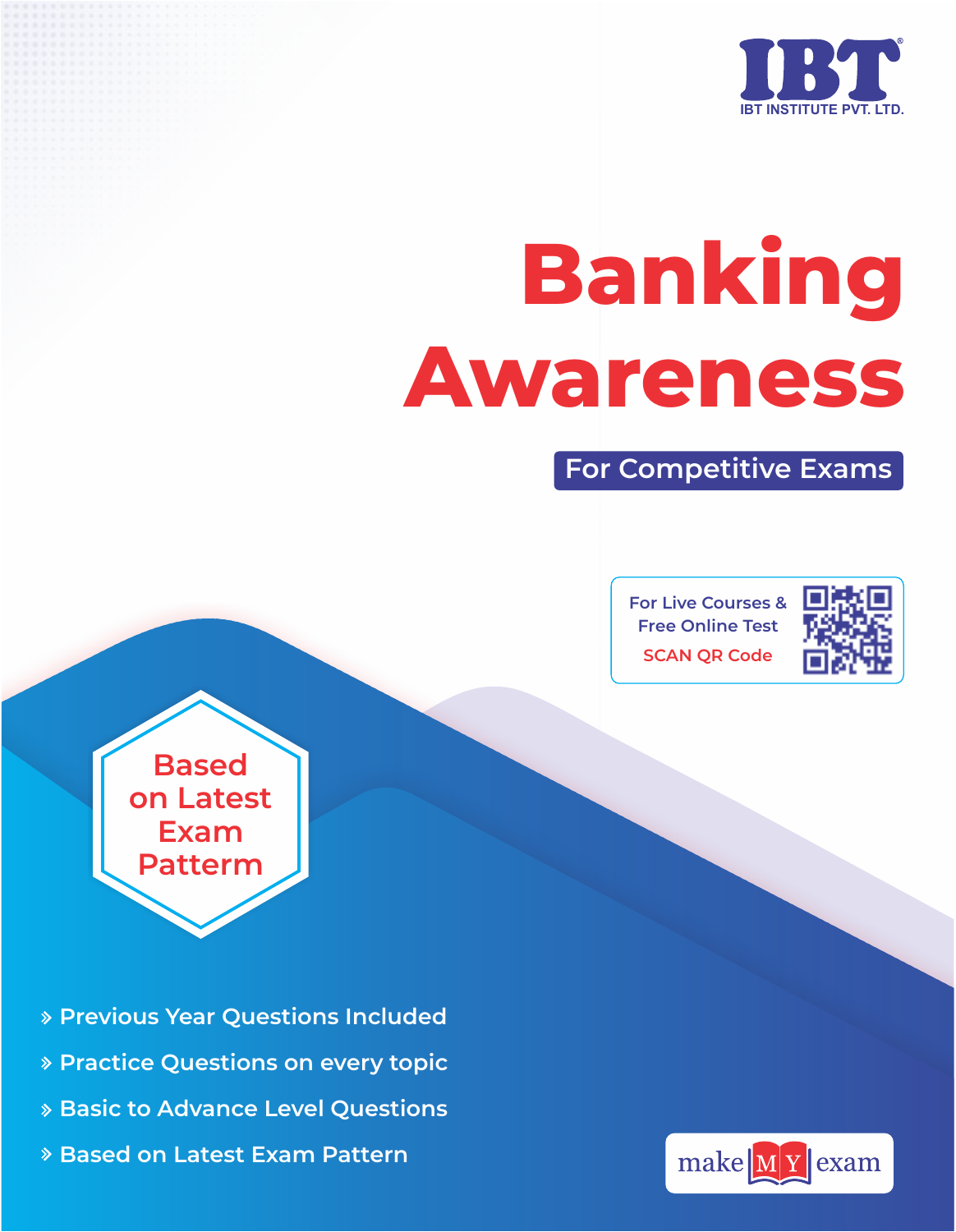# CONTENTS

#### **SECTION 1**

| Chapter 1  |
|------------|
|            |
| Chapter 2  |
|            |
| Chapter 3  |
|            |
| Chapter 4  |
|            |
| Chapter 5  |
|            |
| Chapter 6  |
|            |
| Chapter 7  |
|            |
| Chapter 8  |
|            |
| Chapter 9  |
|            |
| Chapter 10 |
|            |
| Chapter 11 |
|            |
| Chapter 12 |
|            |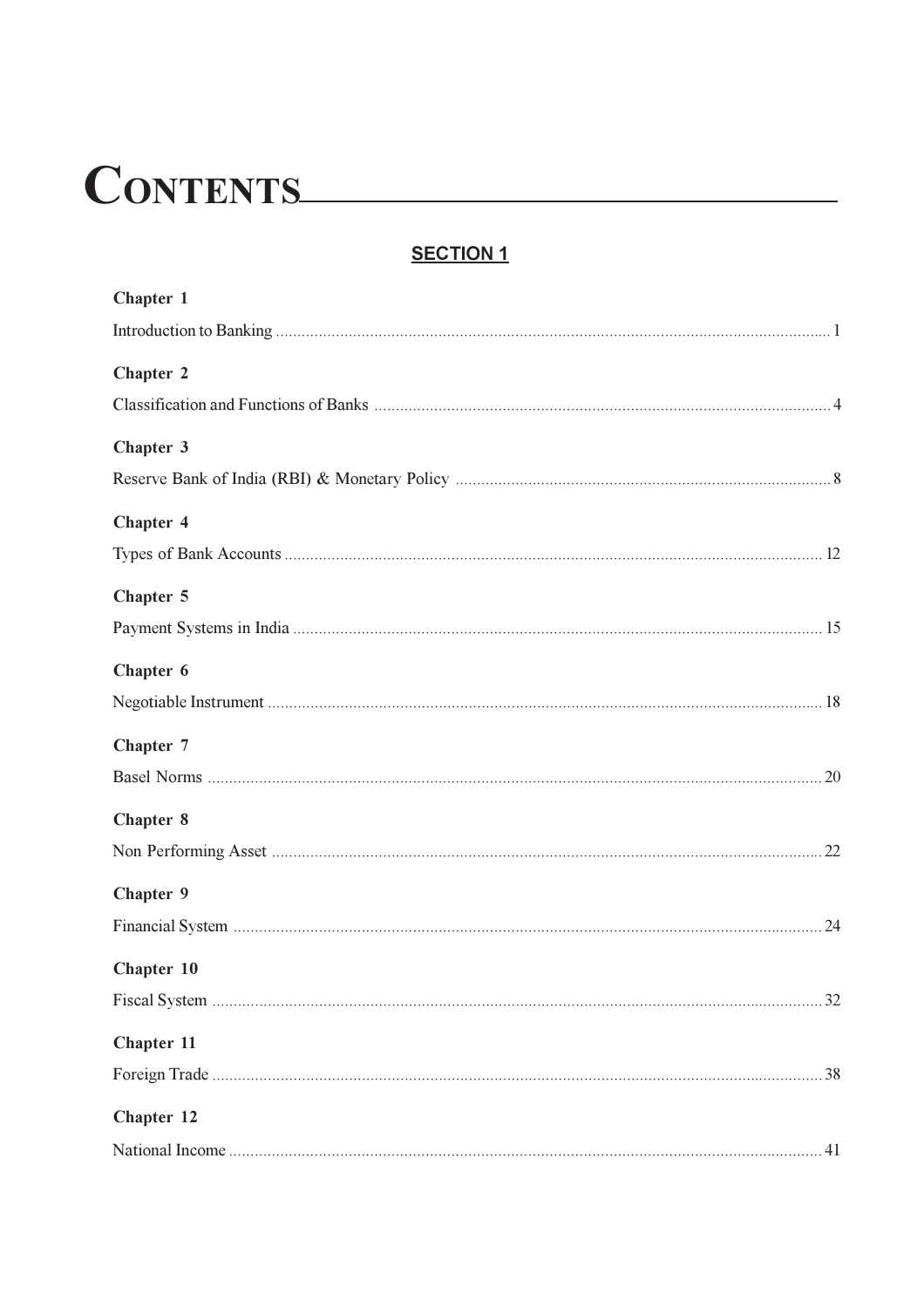| Chapter 13       |  |
|------------------|--|
|                  |  |
| Chapter 14       |  |
|                  |  |
| Chapter 15       |  |
|                  |  |
| Chapter 16       |  |
|                  |  |
| Chapter 17       |  |
|                  |  |
| Chapter 18       |  |
|                  |  |
| Chapter 19       |  |
|                  |  |
| Chapter 20       |  |
|                  |  |
| <b>SECTION 2</b> |  |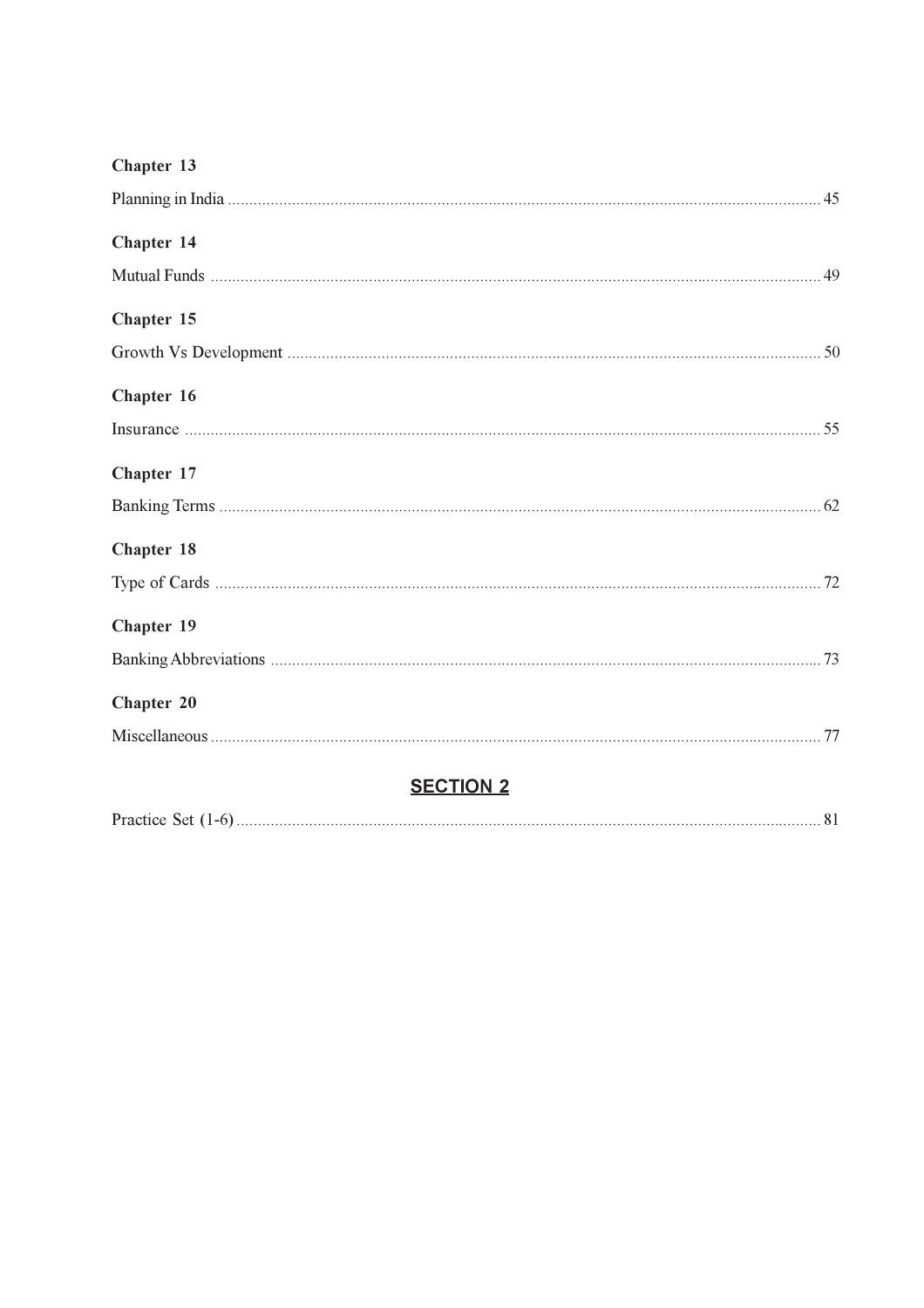

### **SECTION-1**



## **Introduction to Banking**

#### **INTRODUCTION**

In the history of banking, there is no unanimous opinion regarding the beginning of banks. Some trace its origin to French word BANGUI and some to Italian word 'BANCA'. According to one viewpoint, in good old days, Italian money lenders were known as "Banechi" or Banacheri" because people kept a special type of table to transact their business called "Banchi". The practice of safekeeping and saving was found in the temple of Babylon. Chankya in his Arthashastra has also mentioned about existence of powerful guilds of merchant bankers who received deposits, advanced loans and issued hundis.

First Bank in India: The first bank in India was started in 1770 as 'Bank of Hindustan'

First Bank in modern sense : 'Bank of Bengal' was the first bank in modern sense in 1806.

#### ANCESTORS IN THE HISTORY OF BANKING

- 1. The Merchants
- 2. The Gold Smiths
- 3. The Money Lenders

1. The Merchants: It was the 'merchant' who first evolved the system of banking by trading activities which needed remittance of money. They issued 'hundis' to remit funds and here merchant bankers were known as 'Seths'.

2. The Gold Smiths: Another stage was of goldsmith, who had to take special precautions against theft of gold and jewellery. People nearby his place started leaving thier bullion, money and ornaments in his care. He charged some nominal amount for taking this care and also issued a receipt. Here he also started lending of such gold coins and silver coins provided that they were payable on demand.

3. The Money Lenders: In the third stage of money lending when the withdrawls were less, the Goldsmith thought of investing or lending on interest. He also used to keep some money as reserve and hence the business of accepting and lending flourished so the Goldsmith turned into money lender.

#### PRE INDEPENDENCE

The largest bank, and the oldest still in existence, is the State Bank of India (S.B.I). It originated as the Bank of Calcutta in June 1806. In 1809, it was renamed as the Bank of Bengal. This was one of the three banks funded by a presidency government; the other two were the Bank of Bombay in 1840 and the Bank of Madras in 1843. The three banks were merged in 1921 to form the Imperial Bank of India, which upon India's independence, became the State Bank of India in 1955.

In 1881 first bank with limited liability to be managed by Indian Board is "Oudh Commercial Bank". First bank wholly managed and owned by Indians is "Central Bank of India" (1911 on the recommendation of Hilton Young Commission). For many years the presidency banks had acted as quasi-central banks, as did their successors, until the Reserve Bank of India was established in 1935, under the Reserve Bank of India Act. 1934.

#### **POST INDEPENDENCE**

The Government of India initiated measures to play an active role in the economic life of the nation, and the Industrial Policy Resolution adopted by the government in 1948 envisaged a mixed economy. This resulted in greater involvement of the state in different segments of the economy including banking and finance. The major steps to regulate banking included:

- The Reserve Bank of India. India's central banking authority, was established in April 1935, but was nationalized on 1 January 1949 under the terms of the Reserve Bank of India (Transfer to Public Ownership) Act, 1948 (RBI, 2005).
- In 1949, the Banking Regulation Act was enacted, which empowered the Reserve Bank of India (RBI) "...to regulate, control, and inspect the banks in India."
- The Banking Regulation Act also provided that no new bank or branch of an existing bank could be opened without a license from the RBI, and no two banks could have common directors.

Thinking of Govt. Job... Think IBT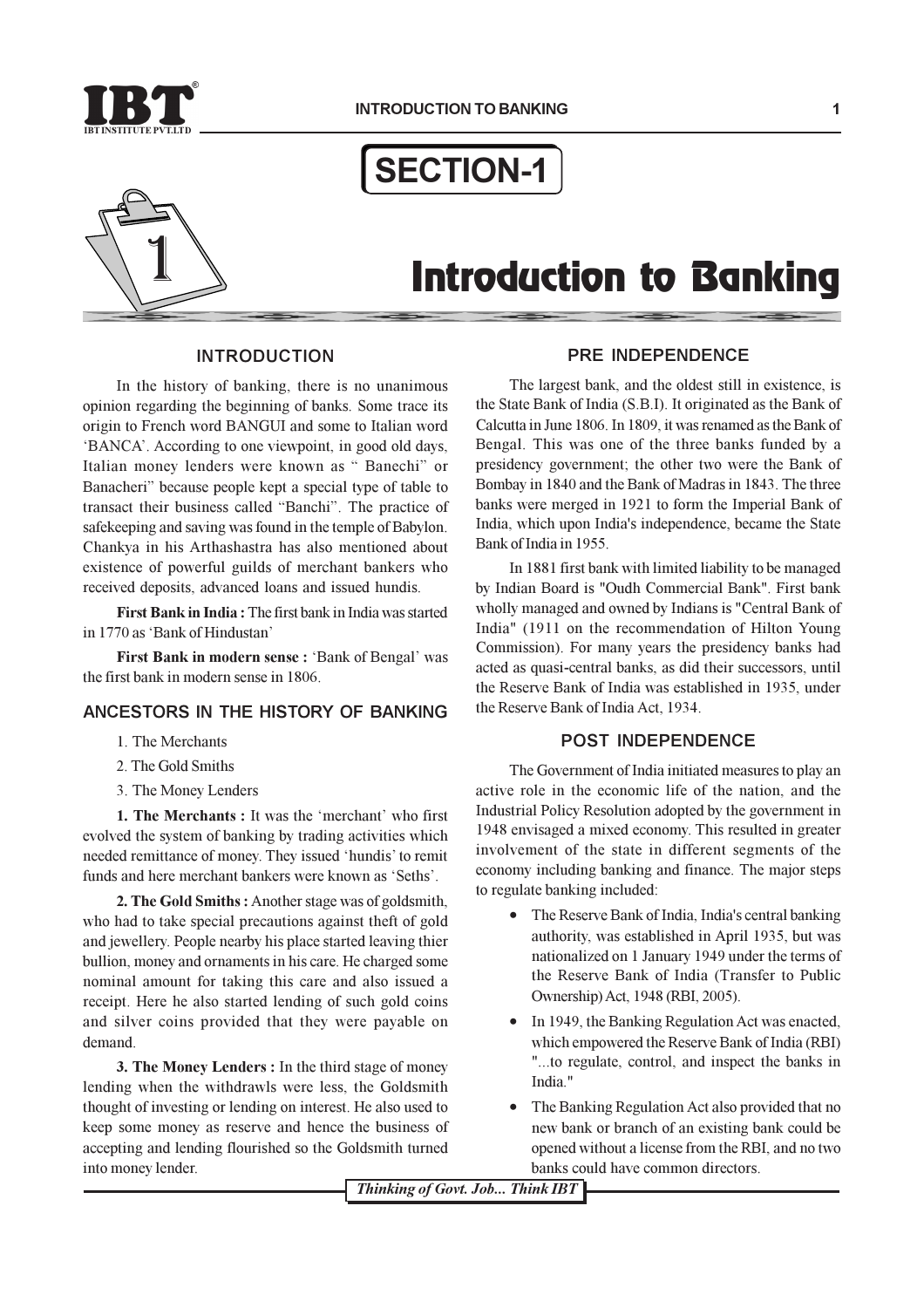

#### **NATIONALISATION IN THE 1960s**

Despite the provisions, control and regulations of the Reserve Bank of India, banks in India except the State Bank of India (SBI), remain owned and operated by private persons. By the 1960s, the Indian banking industry had become an important tool to facilitate the development of the Indian economy. At the same time, it had emerged as a large employer, and a debate had ensued about the nationalisation of the banking industry.

The Government of India issued an ordinance ('Banking Companies (Acquisition and Transfer of Undertakings) Ordinance, 1969') and nationalised the 14 largest commercial banks with effect from the midnight of 19 July 1969. These banks contained 85 percent of bank deposits in the country.

A second dose of nationalisation of 6 more commercial banks followed in 1980. The stated reason for the nationalisation was to give the government more control of credit delivery. Later on, in the year 1993, the government merged New Bank of India with Punjab National Bank. It was the only merger between nationalised banks and resulted in the reduction of the number of nationalised banks from 20 to 19.

#### LIST OF NATIONALISED BANKS IN INDIA

| Allahabad Bank        | Andhra Bank                      |
|-----------------------|----------------------------------|
| Bank of Baroda        | Bank of India                    |
| Bank of Maharashtra   | Canara Bank                      |
| Central Bank of India | <b>Corporation Bank</b>          |
| Dena Bank             | <b>Indian Bank</b>               |
| Indian Overseas Bank  | <b>Oriental Bank of Commerce</b> |
| Punjab and Sind Bank  | <b>Punjab National Bank</b>      |
| Syndicate Bank        | UCO Bank                         |
| Union Bank of India   | United Bank of India             |
| Vijaya Bank           |                                  |

#### PHASES OF INDIAN BANKING

Indian banking system over the years has gone through various phases. The evolution of banking since last 5 decades after independence can be divided into following 5 phases.

**Foundation Phase : It be gained from 1950s extending** from nationalization of banks in 1969. Focus was to lay foundation for a sound banking system.

**Expansion Phase:** It gained momentum after nationalisation of banks and continued till 1984. Effort was made to make banking facilities available to masses by creating a branch network covering rural and semi-urban areas.

**Consolidation Phase:** It started in 1985 initiatives were taken by RBI to imporve house keeping, customer service, credit management, staff productivity.

**Reforms Phase:** After 1991 there were extensive financial sector reforms. Reforms brought deregulation of interest rates, more competition, technological changes, prudential guidelines on asset classification and income recognition, capital adequacy, autonomy packages etc. It was during this phase that Narsimham Committee report was prepared and submitted.

Post Reforms Phase: During this era there are developments in banking system. The focus is on bigger size, new innovative products, and global standards of serving.

#### **RETAIL BANKING CONCEPT**

One of the major development in the banking sector is the introduction of retail Banking in the country. At present, banks are focusing more on retail banking by proving various loan facilities to depositors. The banking sector is facing increased competition from non-banking institution. The Retail Banking encompasses various financial products (different type of deposit accounts, home loan, auto loan, credit cards, demate facilities, Insurance mutual funds, credit and debit cards, ATM, Stock broking, payment of utility bills) catering to diverse customer groups, offering a host of financial services, mostly to individuals. Simply speaking, it takes care of the diverse banking needs of an individual. (Kaur, Bhandri and Gupt, 2009).

Now a days, banks are focusing more on individual needs through retail banking which increased the other income of the banks significantly

#### PROBLEMS OF INDIAN BANKING SYSTEM

Despite of progress made by Indian Commercial banks during last two decades, there are still many problems faced by these banks. Some of them are listed below:

1. Indian banks are facing low profitability.

2. The NPA s of Indian banks have been growing rapidly.

3. The capital base of Indian banks was very low and not uniform.

4. Many bank involve in window dressing of their balance sheets. They artificially increase their deposits in last weeks of the financial year.

5. Some bank favour certain companies in advancing loans without following rigrous process, often these loans turn bad.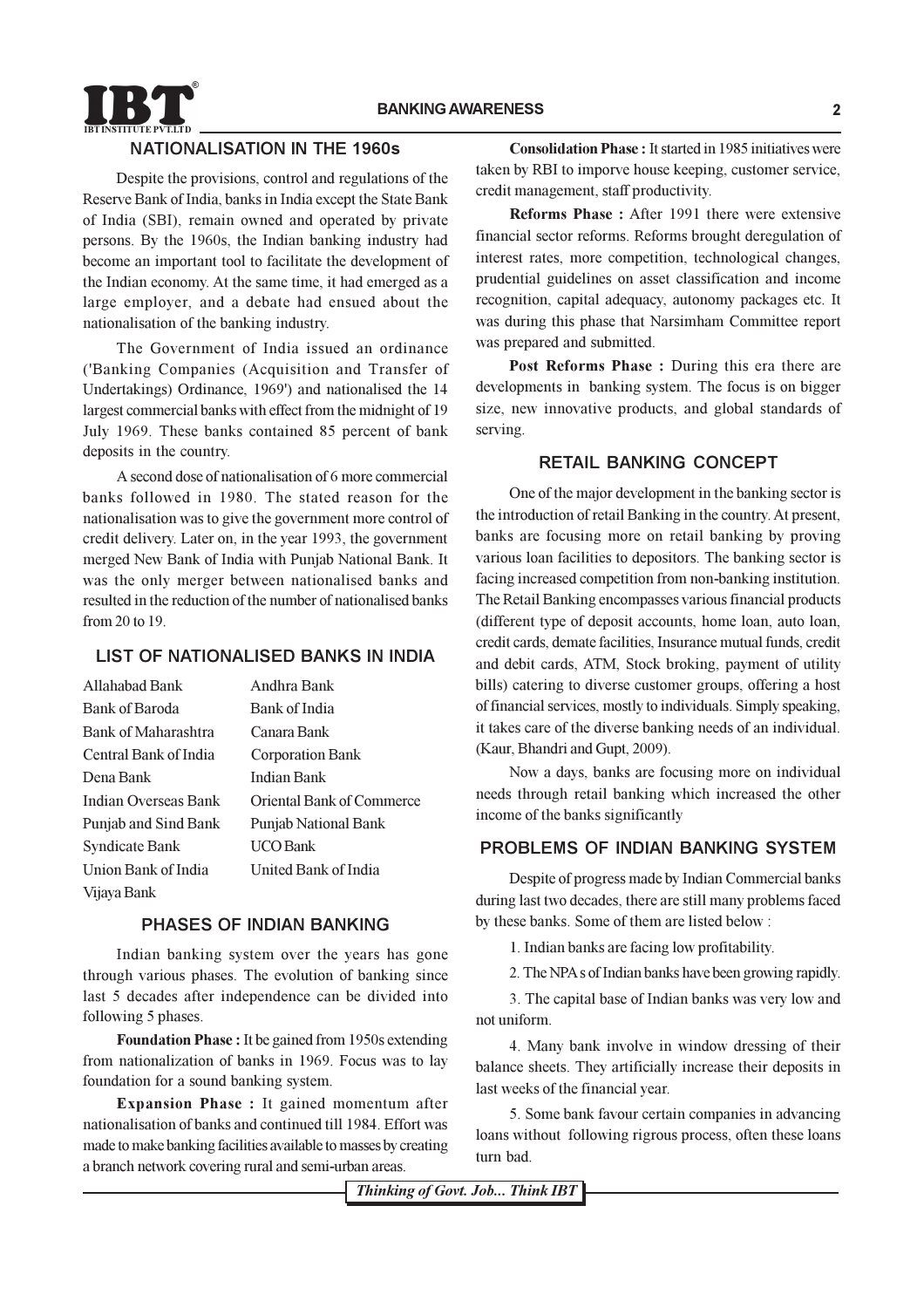

6. The quality of loan portfolios of many banks is very bad usually they advance loans under political pressures.

7. Many banks misutilise public deposits by indulging in share speculation. There have been various scams which revealed the negative role of public and private sector banks.

8. There have been reported many irregularities in maintaining accounts by the banks.

This shows that Indian commercial banks are not operating properly. Therefore number of committees have suggested measures to improve this workings. One of the major committee and its recommendations are explained here under.

#### **NARSIMHAM COMMITTEE REPORT**

#### **Narasimham Committee Report Part I (1991):**

The committee on Financial system under the chairmanship of Sri M. Narasimham laid down the blue print of financial sector reforms. The committee assumed that the financial resources of commercial banks came from general public therefore these funds should be deployed for maximum benefit of the depositors.

#### Narasimham Committee on Banking Sector Reforms Part II (1998) :

The committee was constituted to review the progress of banking sector reforms and suggest reforms necessary to strengthen India's financial system and make it internationally competitve. The committee gave its Report on April 23, 1998.

| 1991 Recommendations                                      | <b>1998 Recommendations</b>                                                                                                      |
|-----------------------------------------------------------|----------------------------------------------------------------------------------------------------------------------------------|
| merger of strong and weak number<br>banks)                | More strong Banks (Cautioned   Merger weak banks to reduce                                                                       |
| interference                                              | Free bank boards from Free bank boards from<br>interference                                                                      |
| Move to three-tier structure                              | Move to three-tier structure                                                                                                     |
| Review capital adequacy norm   Fix capital adequacy at 8% |                                                                                                                                  |
| ownership                                                 | Consider whether autonomy is Ensure autonomy of banks.<br>consistent with public Wind up banking division of<br>Finance Ministry |

#### **Banking Reform Measures of Government:**

On the recommendations of Narasimhan Committee. following measures were undertaken by government since  $1991 -$ 

- Lowering SLR and CRR
- Recovery of Debts
- Competition from New Private Sector Banks
- Access To Capital Market
- Freedom of Operation
- Local Area Banks (LABs)
- Supervision of Commercial Banks

#### Nachiket Mor committee

The Committee on Comprehensive Financial Services for Small Businesses and Low-Income Households, set up by the RBI in September 2013, was mandated with the task of framing a clear and detailed vision for financial inclusion and financial deepening in India. Key Observation:

- Universal Electronic Bank Account (UEBA)
- Ubiquitous Access to Payment Services and Deposit Products at Reasonable Charges
- Sufficient Access to Affordable Formal Credit.
- Universal Access to a Range of Deposit and Investment Products at Reasonable Charges.
- Universal Access to a Range of Insurance and Risk Management Products at Reasonable Charges.
- Right to Suitability

#### **PJ Nayak Committee**

The P J Nayak Committee or officially the Committee to Review Governance of Boards of Banks in India was set up by the Reserve Bank of India (RBI) to review the governance of the board of banks in India. The Committee was set up in January 2014. Key Observation:

- The Current Structure of PSB can be termed as model in Corporate governance.
- Too Much Government control.
- The performance and governance structure of PSB are much weak as compared to Private Banks.
- Lack of Specialised Personnel in the management.

\*\*\*\*\*\*\*\*\*\*\*\*\*\*\*\*\*\*\*\*\*\*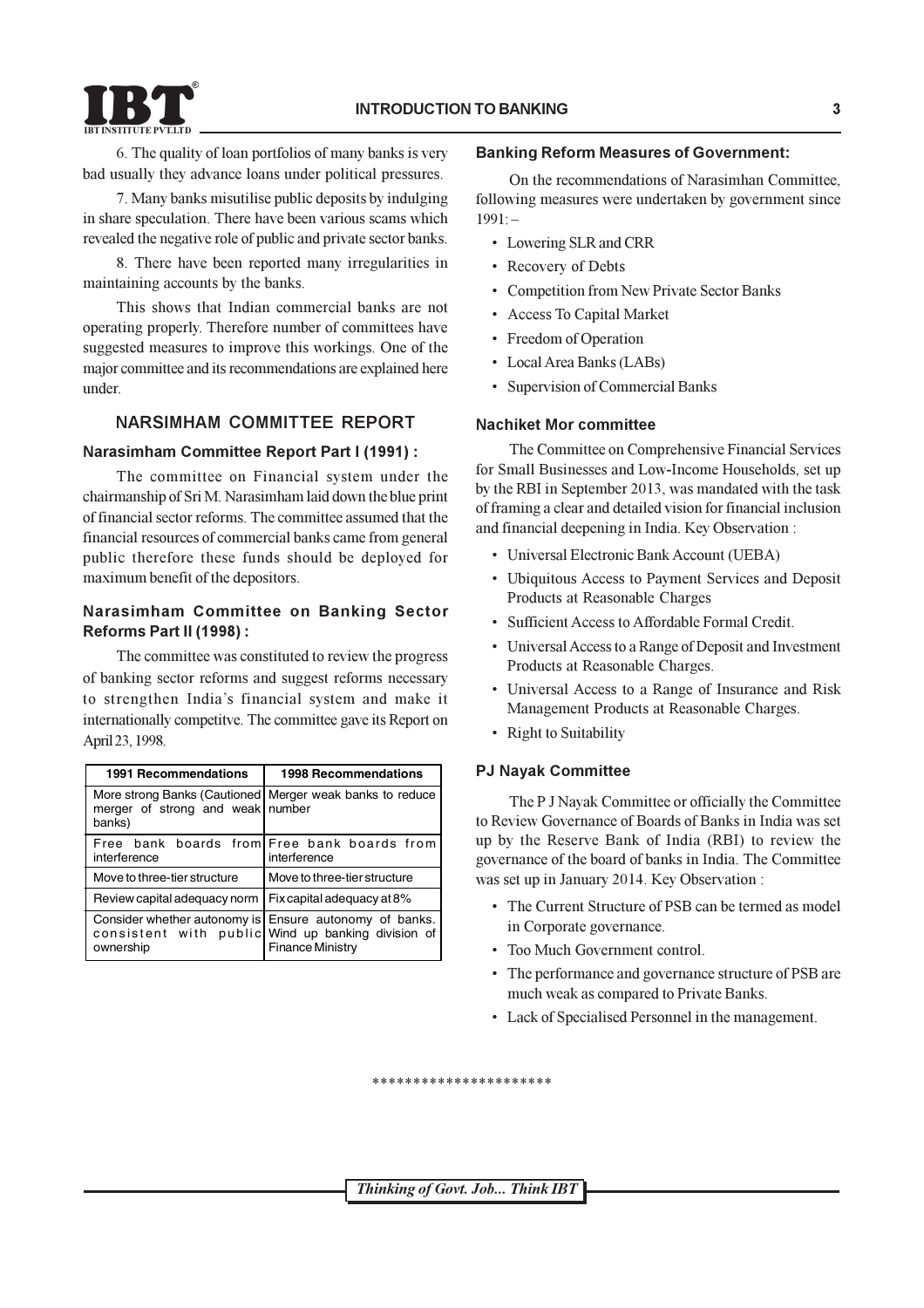

# **Classification and Functions of Banks**

**CLASSIFICATION OF BANKS** 



#### 1) On the Basis of Law

Banks can classify into two categories on the basis of second schedule of the Reserve Bank of India, 1934.

A) Scheduled Banks: A Scheduled bank has been included in the second schedule of the Reserve Bank, and fulfills the following three criteria:

• It must have a paid up capital of at least Rs. 5 lakhs.

• It must fulfill the RBI norms about no activity that may be detrimental to the depositor's interests.

• It must be a Corporation (not a partnership or a single ownership firm).

B) Non-Scheduled Banks: Non-Scheduled Banks are excluded from the Second schedule of RBI. The Reserve Bank does not exercise much control over them, but they report monthly to RBI.

#### 2) On the Basis of Ownership

A) Public Sector Banks: These are banks where majority stake is held by the Government of India or Reserve Bank of India. Examples of public sector banks are: State Bank of India, Corporation Bank, Bank of Baroda and Dena Bank. etc

**B)** Private Sectors Banks: In case of private sector banks majority of share capital of the bank is held by private individuals. These banks are registered as companies with

limited liability. For example: The Jammu and Kashmir Bank Ltd., Bank of Rajasthan Ltd., Development Credit Bank Ltd, Lord Krishna Bank Ltd., Bharat Overseas Bank Ltd., Global Trust Bank, Wsva Bank, etc.

C) Co-operative Banks: People who come together to jointly serve their common interest often form a co-operative society under the Co-operative Societies Act. When a cooperative society engages itself in banking business it is called a Co-operative Bank. The society has to obtain a licence from the Reserve Bank of India before starting banking business. Any co-operative bank as a society is to function under the overall supervision of the Registrar, Cooperative Societies of the State.

As regards banking business, the society must follow the guidelines set and issued by the Reserve Bank of India.

#### **Types of Co-operative Banks:**

There are three types of co-operative banks operating in our country. They are primary credit societies, central cooperative banks and state co-operative banks. These banks are organized at three levels, village or town level, district level and state level.

(i) Primary Credit Societies: These are formed at the village or town level with borrower and non-borrower members residing in one locality. The operations of each society are restricted to a small area so that the members know each other and are able to watch over the activities of all members to prevent frauds.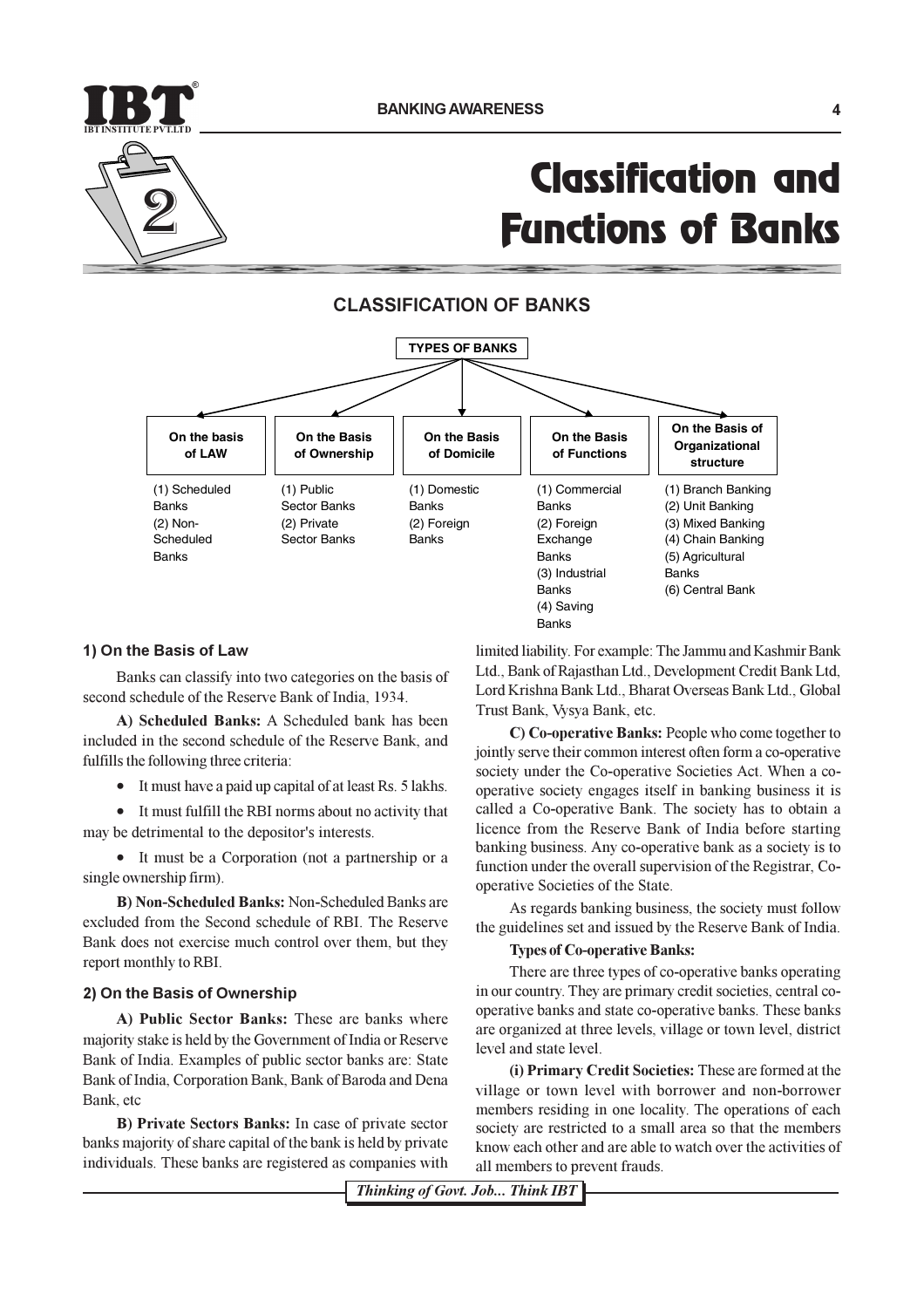(ii) Central Co-operative Banks: These banks operate at the district level having some of the primary credit societies belonging to the same district as their members. These banks provide loans to their members (i.e., primary credit societies) and function as a link between the primary credit societies and state co-operative banks.

(iii) State Co-operative Banks: These are the apex (highest level) co-operative banks in all the states of the country. They mobilise funds and help in its proper channelisation among various sectors. The money reaches the individual borrowers from the state co-operative banks through the central co-operative banks and the primary credit societies.

#### 3) On the Basis of Domicile

A) Domestic Banks: Domestic/Indian Banks are those which are incorporated and registered in India. Therefore have their head offices in India. The bulk of Indian banking business is in hands of Indian Banks. Many Indian banks have their branches abroad. Hence their total business comprises business in India and abroad.

B) Foreign Banks: These banks are registered and have their headquarters in a foreign country but operate their branches in our country. Some of the foreign banks operating in our country are Hong Kong and Shanghai Banking Corporation (HSBC), Citibank, American Express Bank, Standard & Chartered Bank, Grindlay's Bank, etc. The number of foreign banks operating in our country has increased since the financial sector reforms of 1991.

#### 4) On the Basis of Functions

A) Commercial Banks: Commercial Banks are banking institutions that accept deposits and grant short-term loans and advances to their customers. In addition to giving shortterm loans, commercial banks also give medium-term and long-term loan to business enterprises. Now-a-days some of the commercial banks are also providing housing loan on a long-term basis to individuals. There are also many other functions of commercial banks, which are discussed later in this lesson.

**B)** Saving Banks: Saving banks are established to create saving habit among the people. These banks are helpful for salaried people and low income groups. The deposits collected from customers are invested in bonds, securities, etc. At present most of the commercial banks carry the functions of savings banks. Postal department also performs the functions of saving bank.

C) Industrial Development Banks: Industrial / Development banks collect cash by issuing shares  $\&$ debentures and providing long-term loans to industries. The main objective of these banks is to provide long-term loans for expansion and modernisation of industries. In India such banks are established on a large scale after independence.

They are Industrial Finance Corporation of India (IFCI), Industrial Credit and Investment Corporation of India (ICICI) and Industrial Development Bank of India (IDBI).

D) Regional Rural Banks: Regional Rural Banks are local level banking organizations operating in different states of India. RRBs were established in 1975 on the recommendations of Narsimham Committee. It is followed by Regional Rural Banks Act 1976. RRBs are regulated by NABARD (National Bank for Agriculture and Rural Development) act 1981.

This bank provides credit to small farmers, small enterprises in rural areas. Basically it focused on rural areas. All states in India have RRB except Goa and Sikkim

#### 5) On the Basis of Organisational Structure

A) Branch Banking: Branch banking involves business of banking via branches. The branches are set up under Section 23 of Banking Regulations Act, 1949. A branch should cater to all banking services and include a specialized branch, a satellite office, an extension counter, an ATM, administrative office, service branch and a credit card centre for the purpose of branch authorization policy. The advantage of branch banking is that it helps in better management, more inclusion and risk diversification. The disadvantage of branch banking is that it might encourage outside local influences.

**B) Unit Banking:** Unit banking is a system of banking which originated in US. It is a limited way of banking where banks operate only from a single branch (or a few branches in the same area) taking care of local community. In comparison to branch banking, the size of unit banks is very small. Due to small size and due to unit structure; the decision making in unit banks is very fast. The management in unit banks enjoy more autonomy and more discretionary powers. However, due to single units, the risk is not distributed or diversified.

C) Mixed Banking: Mixed Banking is the system in which banks undertake activities of commercial and investment banking together. These banks give short-term and long-term loans to industrial concerns. The banks appoint experts which give valuable advice on various financial issues and also help gauge the financial health of companies. Industries don't have to run to different places for differential financial needs. They thus promote rapid industrialization. They may however pose a grave threat to liquidity of a bank and lead to bad debts.

D) Chain Banking: Chain banking system refers to the type of banking when a group of persons come together to own and control three or more independently chartered banks. Each of these banks could maintain their independent existence despite common control and ownership. The banks in the chains were assigned specific functions so there was no loss of profits and overlapping of interests.